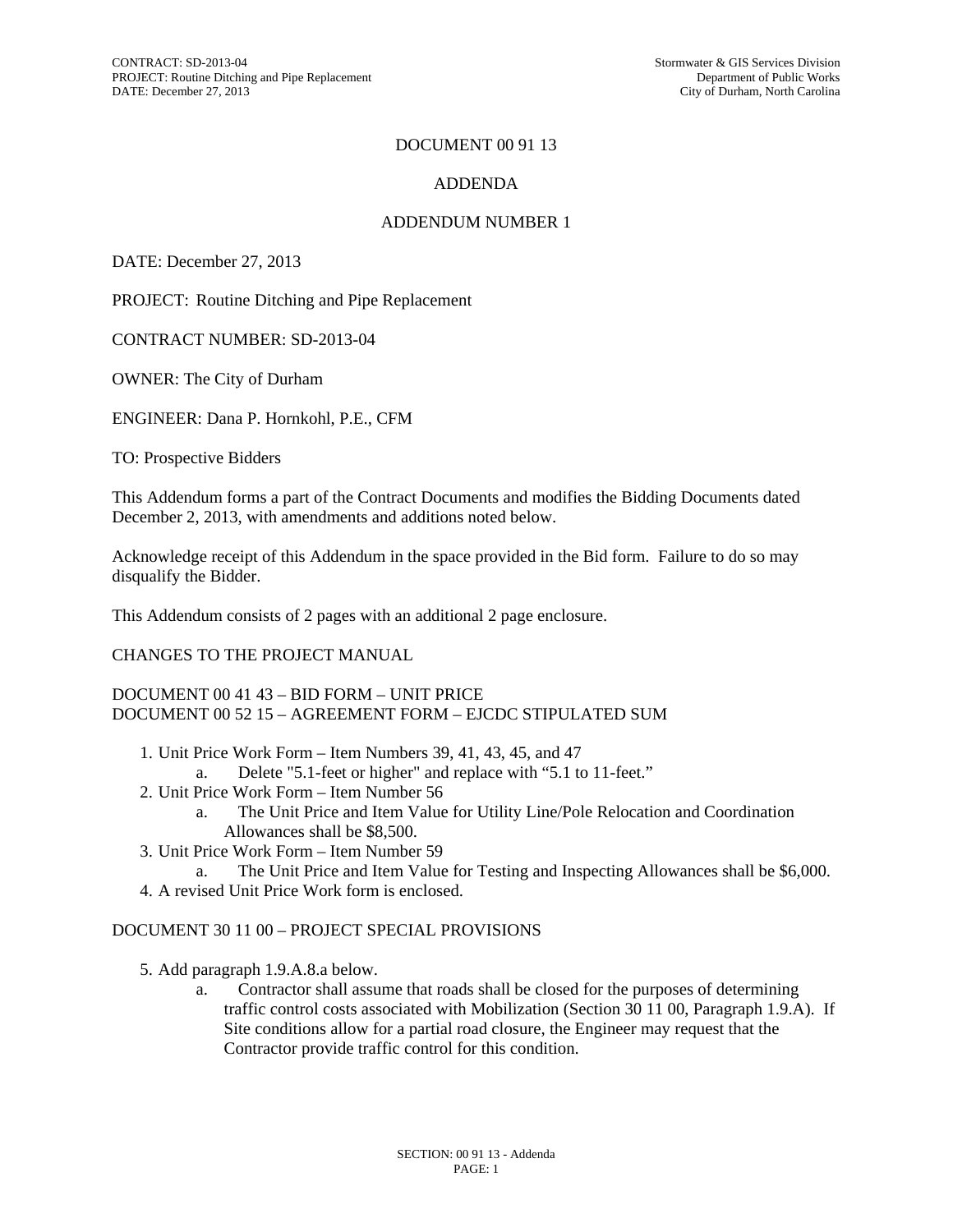6. Add paragraph 1.10.A.6 below.

- a. The Unit Price and Item Value for Utility Line/Pole Relocation and Coordination Allowances shall be \$8,500.
- 7. Add paragraph 1.10.B.5 below.
	- a. The Unit Price and Item Value for Testing and Inspecting Allowances shall be \$6,000.

# END OF DOCUMENT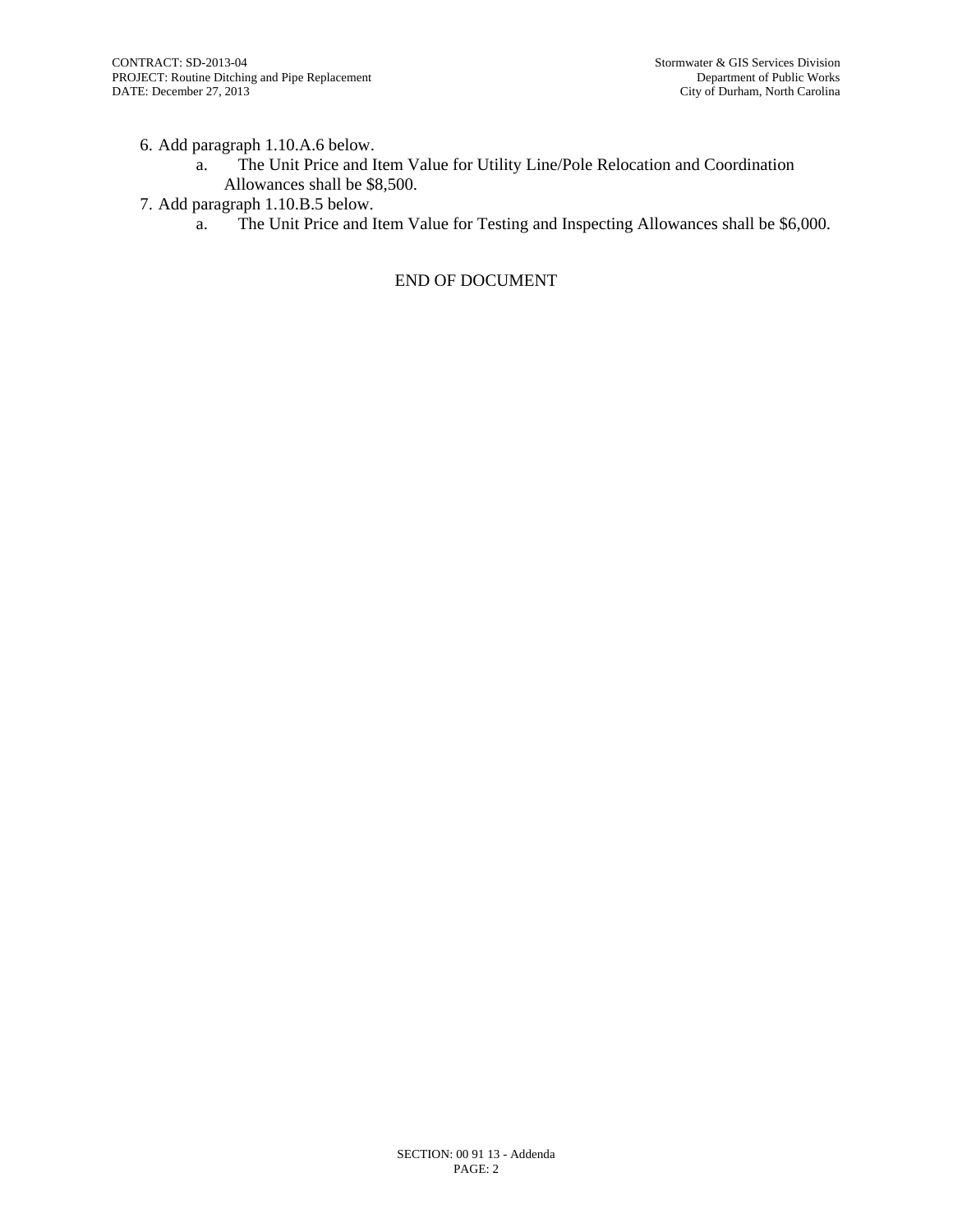# SD-2013-04 Routine Ditching and Pipe Replacement Unit Price Work Form

| No.                                                                                | <b>Specification</b><br><b>Reference</b> | Item Description and Standard Drawing Reference            | Quantity | <b>Unit</b>     | <b>SD-2013-04 Values</b> |                   |  |  |  |
|------------------------------------------------------------------------------------|------------------------------------------|------------------------------------------------------------|----------|-----------------|--------------------------|-------------------|--|--|--|
|                                                                                    |                                          |                                                            |          |                 | <b>Unit Price</b>        | <b>Item Value</b> |  |  |  |
| <b>Demolition and Removal</b><br>Select Tree Removal (Small, 0 to 6-inch diameter) |                                          |                                                            |          |                 |                          |                   |  |  |  |
| 01<br>02                                                                           | NCDOT 200<br>NCDOT <sub>200</sub>        | Select Tree Removal (Medium, 6.1 to 12-inch diameter)      | 25<br>10 | EA<br>EA        |                          |                   |  |  |  |
| 03                                                                                 | NCDOT <sub>200</sub>                     | Select Tree Removal (Large, 12.1-inch and larger diameter) | 5        | EA              |                          |                   |  |  |  |
| 04                                                                                 | <b>NCDOT 1000</b>                        | <b>Flowable Fill</b>                                       | 20       | <b>CY</b>       |                          |                   |  |  |  |
|                                                                                    |                                          |                                                            |          |                 |                          |                   |  |  |  |
| Subtotal for Demolition, Removal, and Remediation                                  |                                          |                                                            |          |                 |                          |                   |  |  |  |
|                                                                                    | NCDOT <sub>226</sub>                     | <b>Earthwork</b><br><b>Undercut Excavation</b>             | 95       | СY              |                          |                   |  |  |  |
| 05<br>06                                                                           | NCDOT 230                                | <b>Borrow Excavation</b>                                   | 2047     | <b>CY</b>       |                          |                   |  |  |  |
| 07                                                                                 | NCDOT 240                                | Ditching                                                   | 7500     | LF              |                          |                   |  |  |  |
|                                                                                    |                                          |                                                            |          |                 |                          |                   |  |  |  |
| <b>Subtotal for Earthwork</b>                                                      |                                          |                                                            |          |                 |                          |                   |  |  |  |
|                                                                                    | NCDOT 876                                | <b>Soil Erosion and Sediment Control</b>                   | 83       | <b>TN</b>       |                          |                   |  |  |  |
| 08<br>09                                                                           | NCDOT 876                                | Rip Rap, Class 1<br>Rip Rap, Class 2                       | 194      | $\overline{T}N$ |                          |                   |  |  |  |
| 10                                                                                 | NCDOT 876                                | Geotextile for Drainage                                    | 141      | $\overline{SY}$ |                          |                   |  |  |  |
| 11                                                                                 | NCDOT 1631                               | <b>Matting for Erosion Control</b>                         | 3333     | $\overline{SY}$ |                          |                   |  |  |  |
| 12                                                                                 | <b>NCDOT 1660</b>                        | Seeding and Mulching                                       | 8333     | $\overline{SY}$ |                          |                   |  |  |  |
|                                                                                    |                                          | <b>Subtotal for Soil Erosion and Sediment Control</b>      |          |                 |                          |                   |  |  |  |
|                                                                                    |                                          | <b>Traffic Control</b>                                     |          |                 |                          |                   |  |  |  |
| 13                                                                                 | <b>NCDOT 1110</b>                        | Work Zone Signs (Stationary)                               | 160      | SF              |                          |                   |  |  |  |
| 14                                                                                 | NCDOT 1135                               | Cones                                                      | 45       | EA              |                          |                   |  |  |  |
| 15                                                                                 | NCDOT 1130 Drums                         |                                                            | 40       | EA              |                          |                   |  |  |  |
| 16                                                                                 | NCDOT 1145                               | Barricades (Type III)                                      | 40       | LF              |                          |                   |  |  |  |
| 17                                                                                 | <b>NCDOT 1150</b>                        | Flaggers                                                   | 48       | HR.             |                          |                   |  |  |  |
|                                                                                    |                                          | <b>Subtotal for Traffic Control</b>                        |          |                 |                          |                   |  |  |  |
|                                                                                    |                                          | Paving                                                     |          |                 |                          |                   |  |  |  |
| 18                                                                                 | NCDOT 545                                | <b>Incidental Stone Base</b>                               | 175      | <b>TN</b>       |                          |                   |  |  |  |
| 19                                                                                 | NCDOT 607                                | Milling Asphalt Pavement, 3-inch Depth                     | 224      | SY              |                          |                   |  |  |  |
| 20                                                                                 | NCDOT 610                                | Asphalt Concrete Base Course, Type B25.0B                  | 201      | $\overline{T}N$ |                          |                   |  |  |  |
| 21                                                                                 | NCDOT 610                                | Asphalt Concrete Intermediate Course, Type I19.0B          | 76       | <b>TN</b>       |                          |                   |  |  |  |
| 22                                                                                 | NCDOT 610                                | Asphalt Concrete Surface Course, Type S9.5B                | 76       | <b>TN</b>       |                          |                   |  |  |  |
| 23                                                                                 | NCDOT 620                                | Asphalt Binder for Plant Mix                               | 22       | <b>TN</b>       |                          |                   |  |  |  |
| 24                                                                                 | NCDOT 846                                | 2-foot - 6-inch Concrete Curb and Gutter                   | 349      | E               |                          |                   |  |  |  |
| 25                                                                                 | NCDOT 848                                | 4-inch Concrete Sidewalk                                   | 194      | $\overline{SY}$ |                          |                   |  |  |  |
| 26                                                                                 | NCDOT 848                                | 6-inch Conc. Driveway City Detail No. ST-9.0 & ST-10.0     | 189      | SY              |                          |                   |  |  |  |
| 27                                                                                 | 30 11 00                                 | Single Curb Cut Ramp City of Durham Detail No. ST-11.4     | 6        | EA              |                          |                   |  |  |  |
| <b>Subtotal for Paving</b>                                                         |                                          |                                                            |          |                 |                          |                   |  |  |  |